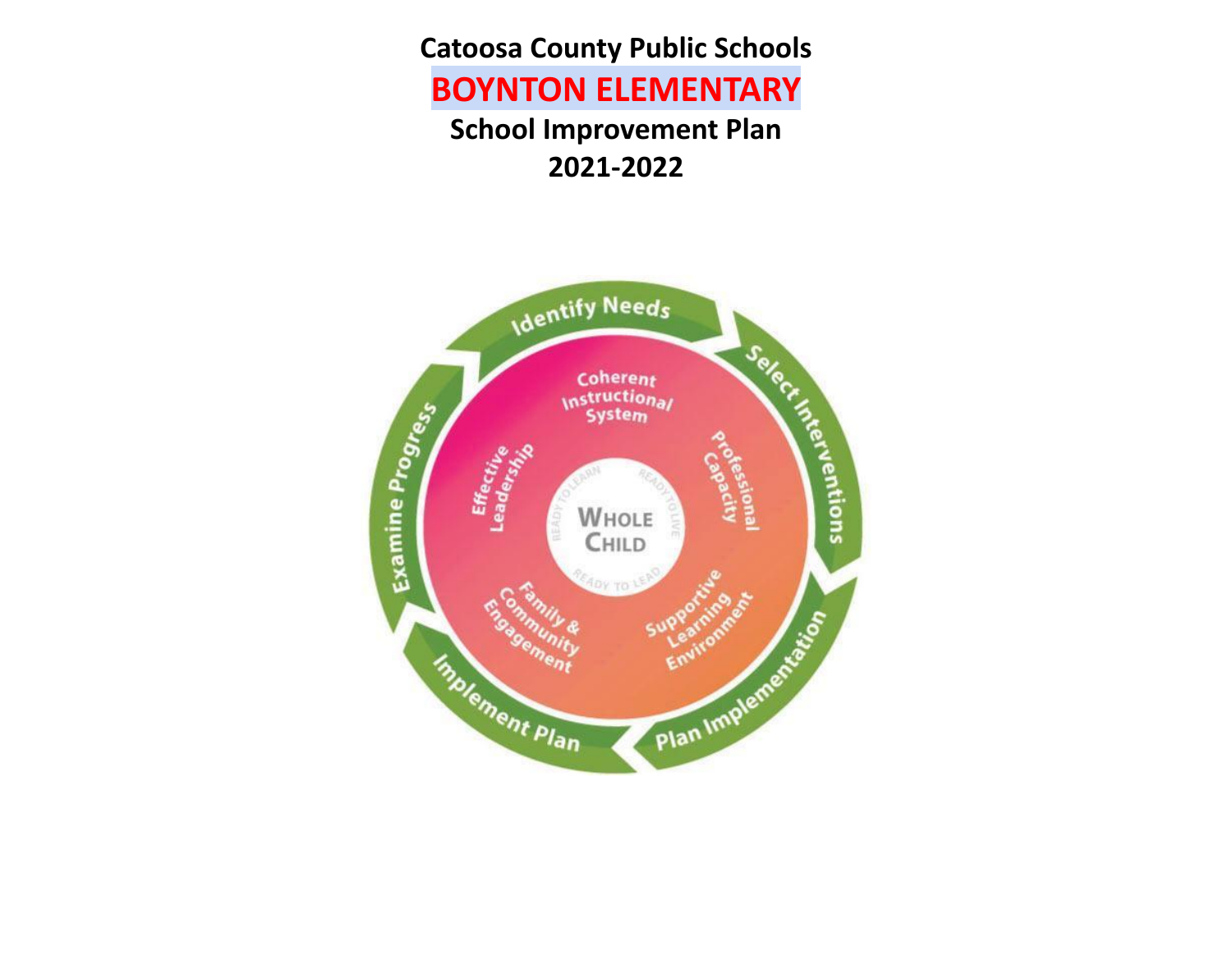#### **Trends and Patterns**

After reviewing and analyzing your Needs Assessment (Accreditation Report & Profile), identify 3 or 4 priority trends and patterns. These are areas which, if improved, could have a positive impact on student achievement. These will drive the Goals and Action Steps of the Improvement Plan.

|    | Identify and Summarize the major (priority) trends and patterns observed by your School Improvement Team<br>when analyzing the Profile data.                                                                                                                                                                                                                                                                                                                                                                                                                                                                                                                                                                                                                                                                                                                                                                                                                                                                                                                                                                                                                 |
|----|--------------------------------------------------------------------------------------------------------------------------------------------------------------------------------------------------------------------------------------------------------------------------------------------------------------------------------------------------------------------------------------------------------------------------------------------------------------------------------------------------------------------------------------------------------------------------------------------------------------------------------------------------------------------------------------------------------------------------------------------------------------------------------------------------------------------------------------------------------------------------------------------------------------------------------------------------------------------------------------------------------------------------------------------------------------------------------------------------------------------------------------------------------------|
| #1 | While reviewing our TKES Data, the Taps History Report shows that our school's strongest areas under the<br>teacher Performance Standards are Professional Knowledge and Positive Learning Environment. Our teachers<br>demonstrate a solid understanding of the curriculum, subject content, and the needs of students by providing<br>relevant learning experiences. Our classrooms are well-managed, safe, and the classroom environments are<br>conducive to learning and encourage mutual respect among all students. Although the data supports that our<br>school is doing well in most all areas of the teacher Performance Standards, the area that needs the most<br>attention in our school is the assessments of and for learning. Teachers collaborate with their grade level teams<br>to determine the appropriate assessments for our students based on their specific learning needs and choose<br>strategies that are appropriate for the content being taught. Our goal is to strengthen this area as we strive to<br>help our students to become more involved in setting individual learning goals and monitoring their own<br>progress. |
| #2 | After completing the self-evaluation of Tier 1, 2, and 3 for the RTI at Work Implementation Improvement Targets,<br>3 Essential Actions within the 3 Tiers were identified as needing improvement.<br>Tier 1 - Action 5 Identifying students for Tier 2 support by students, standards, and learning target<br>Tier 2 - Action 4 Extending Student Learning<br>Tier 3 - Action 5 Assess Intervention Effectiveness                                                                                                                                                                                                                                                                                                                                                                                                                                                                                                                                                                                                                                                                                                                                           |
| #3 | GA Milestones data identified the percentage of 5th Grade Math students scoring proficient<br>(Level 3 and Level 4) fell below the State Average. 66% of the 5th Grade students scored a<br>Level 1 or a Level 2 on the test. 78% of those students were female and 52% of those students were male. The<br>domain area of Geometry fell below the system and state average.                                                                                                                                                                                                                                                                                                                                                                                                                                                                                                                                                                                                                                                                                                                                                                                 |
| #4 | Student Growth data in MAP Reading showed that 52% of students in grade levels K-5 met their projected growth.<br>Kindergarten, 1st Grade, and 3rd Grade did not meet their grade level projected growth. 4th Grade and 5th Grade<br>students exceeded their projected growth. 42% of the students had High Growth/High Achievement.<br>Student Growth data in MAP Math showed that 62% of students in grade levels K-5 met their projected growth.<br>Kindergarten, 1st Grade, 2nd Grade, and 5th Grade exceeded their projected growth. 3rd Grade and 4th Grade                                                                                                                                                                                                                                                                                                                                                                                                                                                                                                                                                                                            |
|    | met their projected growth. 46% of the students had High Growth/High Achievement.<br>Our school goal for the 2020-2021 school year was that 80% of our students would meet their projected growth in<br>MAP. We did not meet this goal.                                                                                                                                                                                                                                                                                                                                                                                                                                                                                                                                                                                                                                                                                                                                                                                                                                                                                                                      |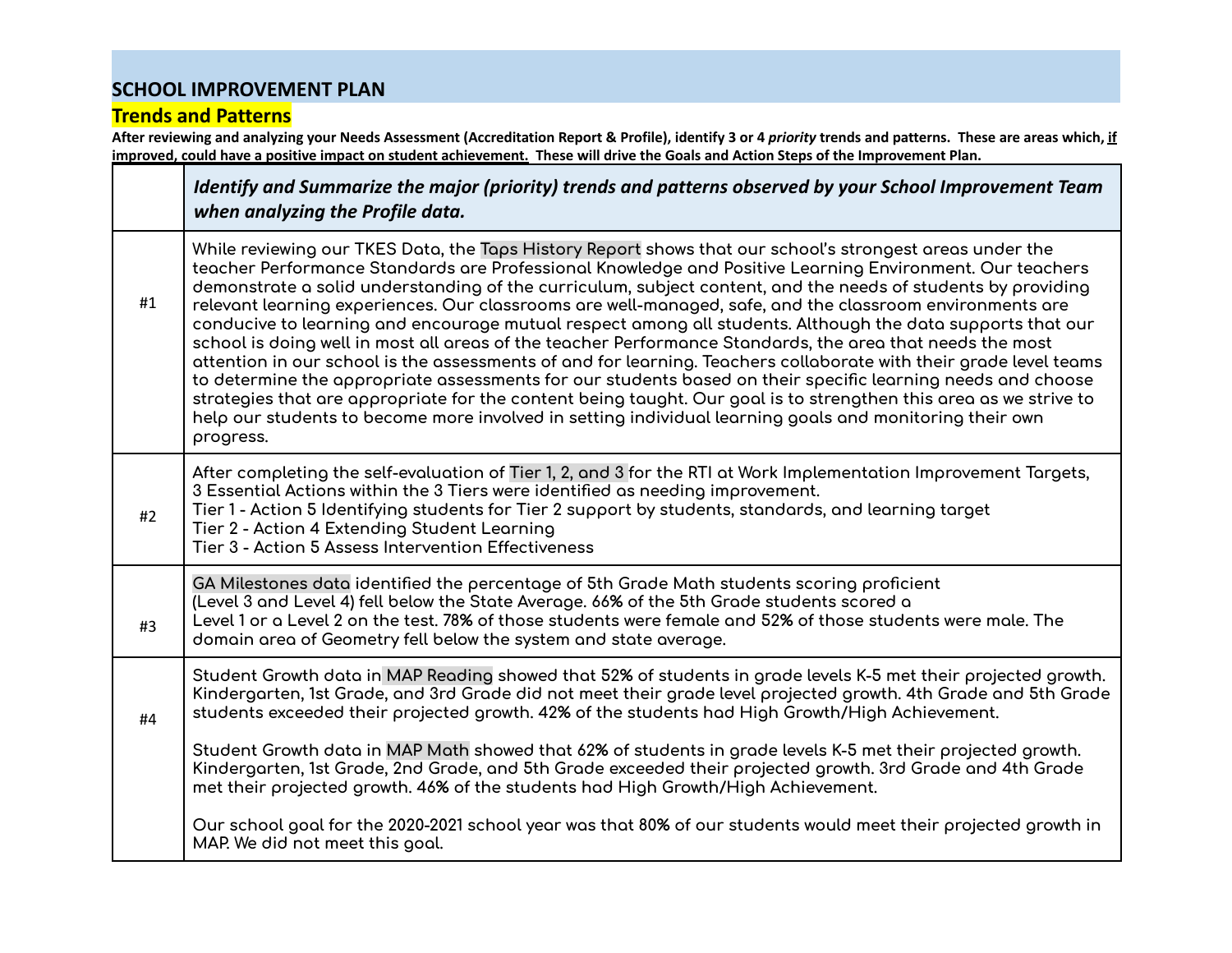| <b>Identified Trend/Pattern</b> |                                                                                                                                                                                       |  |  |  |
|---------------------------------|---------------------------------------------------------------------------------------------------------------------------------------------------------------------------------------|--|--|--|
| Root Cause #1                   | Lack of appropriate amount of time spent on grade level teams developing and sharing<br>CFA data.                                                                                     |  |  |  |
| Root Cause #2                   | Grading practices not consistent with mastery of content goals and objectives.                                                                                                        |  |  |  |
| Root Cause #3                   | Teacher-Student Data Chats not being consistently held to hold students accountable.                                                                                                  |  |  |  |
| Root Cause #4                   | Data Notebooks not having all essential standards identified and listed as proficient or<br>not mostered.                                                                             |  |  |  |
| <b>S.M.A.R.T GOAL</b>           | Increase the percentage of teachers scoring at Exemplary in TKES on the Taps<br>History Report by 30% in the teacher performance standard of "Assessment"<br>Strategies" by May 2022. |  |  |  |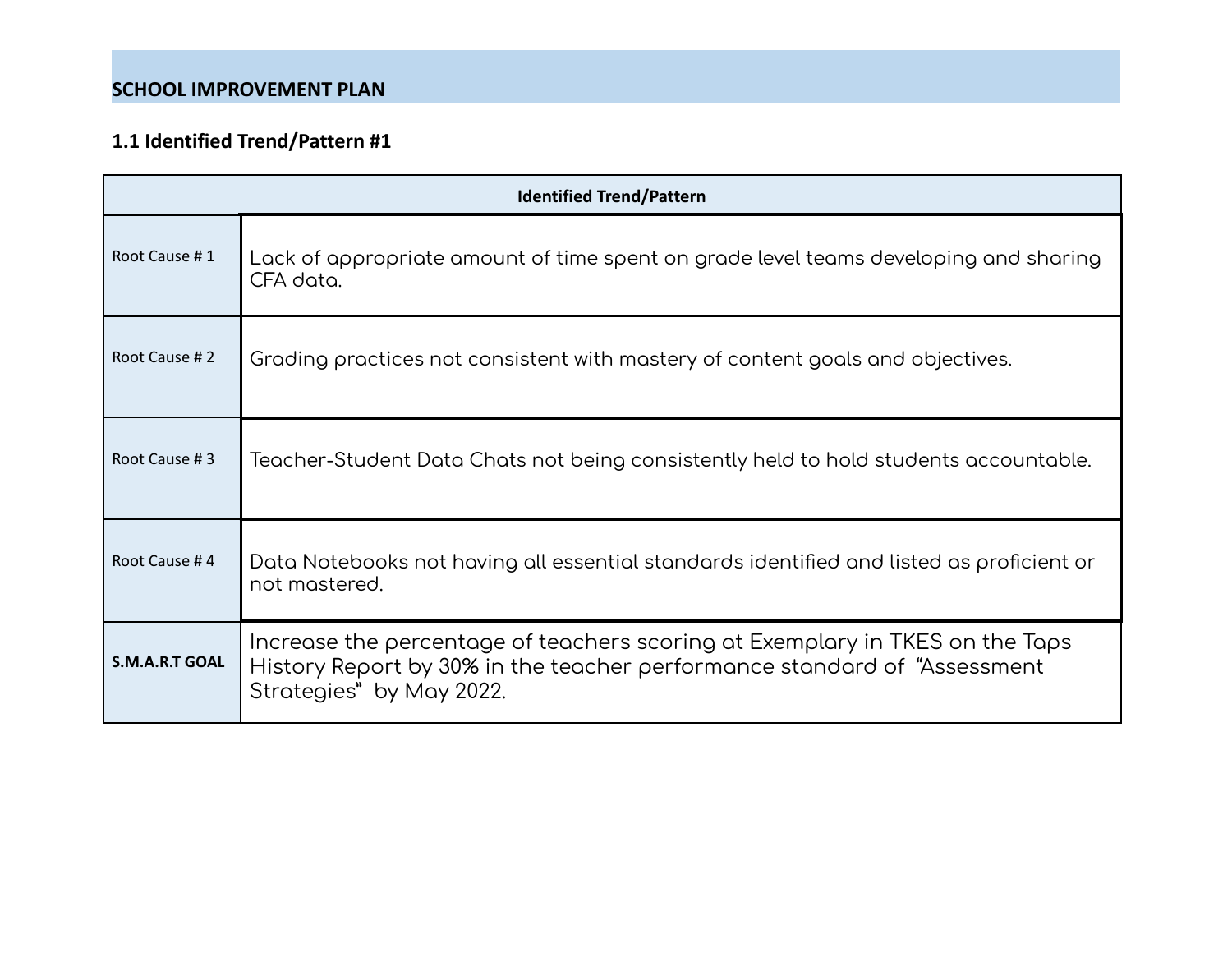| 1.2 Identified Trend/Pattern #1                                                                                                                                                                                      |                                                                                                                                                                                   |                                                          |                                                                     |                           |                                |
|----------------------------------------------------------------------------------------------------------------------------------------------------------------------------------------------------------------------|-----------------------------------------------------------------------------------------------------------------------------------------------------------------------------------|----------------------------------------------------------|---------------------------------------------------------------------|---------------------------|--------------------------------|
| S.M.A.R.T GOAL                                                                                                                                                                                                       | Increase the percentage of teachers scoring at Exemplary in TKES on the Taps History Report by 30%<br>in the teacher performance standard of "Assessment Strategies" by May 2022. |                                                          |                                                                     |                           |                                |
|                                                                                                                                                                                                                      |                                                                                                                                                                                   | <b>Possible Funding</b>                                  | a. Timeline for Implementation                                      | <b>Position/Role</b>      | Mid-Year                       |
|                                                                                                                                                                                                                      | <b>Action Steps</b>                                                                                                                                                               | Source(s)                                                | b. Method for Monitoring                                            | Responsible               | <b>Monitoring</b>              |
| Teachers will have weekly data chats with their<br>students to involve students in setting learning                                                                                                                  |                                                                                                                                                                                   |                                                          | 2021-2022 School Year                                               |                           | Progress<br>Monitoring         |
| goals and monitoring their progress.                                                                                                                                                                                 |                                                                                                                                                                                   |                                                          | Grade Level Meetings<br><b>Team Collaboration</b><br>Data Notebooks | Teacher                   | <b>MAP</b><br><b>Benchmark</b> |
| Data Notebooks will be used for teachers and<br>students to identify specific learning standards                                                                                                                     |                                                                                                                                                                                   |                                                          | 2021-2022 School Year                                               |                           |                                |
| as proficient and not mastered.                                                                                                                                                                                      |                                                                                                                                                                                   |                                                          | <b>CFA Data</b><br>Data Notebooks                                   | Teacher                   | <b>MAP</b><br><b>Benchmark</b> |
| Teachers will modify assessments to determine                                                                                                                                                                        |                                                                                                                                                                                   |                                                          | 2021-2022 School Year                                               |                           |                                |
| individual student needs and progress.                                                                                                                                                                               |                                                                                                                                                                                   |                                                          | CFA Data<br>Summative Data                                          | Teacher                   |                                |
|                                                                                                                                                                                                                      | Grade Level teams will have weekly discussions to<br>ensure that grading practices align with mastery                                                                             |                                                          | 2021-2022 School Year                                               | Teacher<br>Administration |                                |
| of content goals and objectives.                                                                                                                                                                                     |                                                                                                                                                                                   |                                                          | Grade Level Meetings<br><b>Team Collaboration</b>                   |                           |                                |
| Grade Level teams will collaborate weekly to<br>develop CFAs and analyze student data.                                                                                                                               |                                                                                                                                                                                   |                                                          | 2021-2022 School Year                                               | Teacher                   | <b>MAP</b>                     |
|                                                                                                                                                                                                                      |                                                                                                                                                                                   |                                                          | <b>Team Collaboration</b><br><b>CFA Data</b>                        |                           | <b>Benchmark</b>               |
|                                                                                                                                                                                                                      | <b>Economically Disadvantaged</b>                                                                                                                                                 |                                                          | <b>Foster and Homeless</b>                                          |                           |                                |
| social/emotional support.                                                                                                                                                                                            | Provide after school tutoring opportunities. Involve school counselor for                                                                                                         |                                                          | Involve school counselor, DFCS, and MV Rep in academic decisions.   |                           |                                |
| <b>English Learners</b>                                                                                                                                                                                              |                                                                                                                                                                                   | <b>Migrant</b>                                           |                                                                     |                           |                                |
| The ESOL teacher will set up parent meetings and translate important information<br>pertaining to the child's academic progress and current standing. The ESOL<br>teacher will provide extra daily academic support. |                                                                                                                                                                                   | Communicate academic needs/progress with feeder schools. |                                                                     |                           |                                |
|                                                                                                                                                                                                                      | Race/Ethnicity/Minority                                                                                                                                                           |                                                          | <b>Students with Disabilities</b>                                   |                           |                                |
| Provide after school tutoring opportunities.                                                                                                                                                                         |                                                                                                                                                                                   | IEP and 504 plans will be fully implemented.             |                                                                     |                           |                                |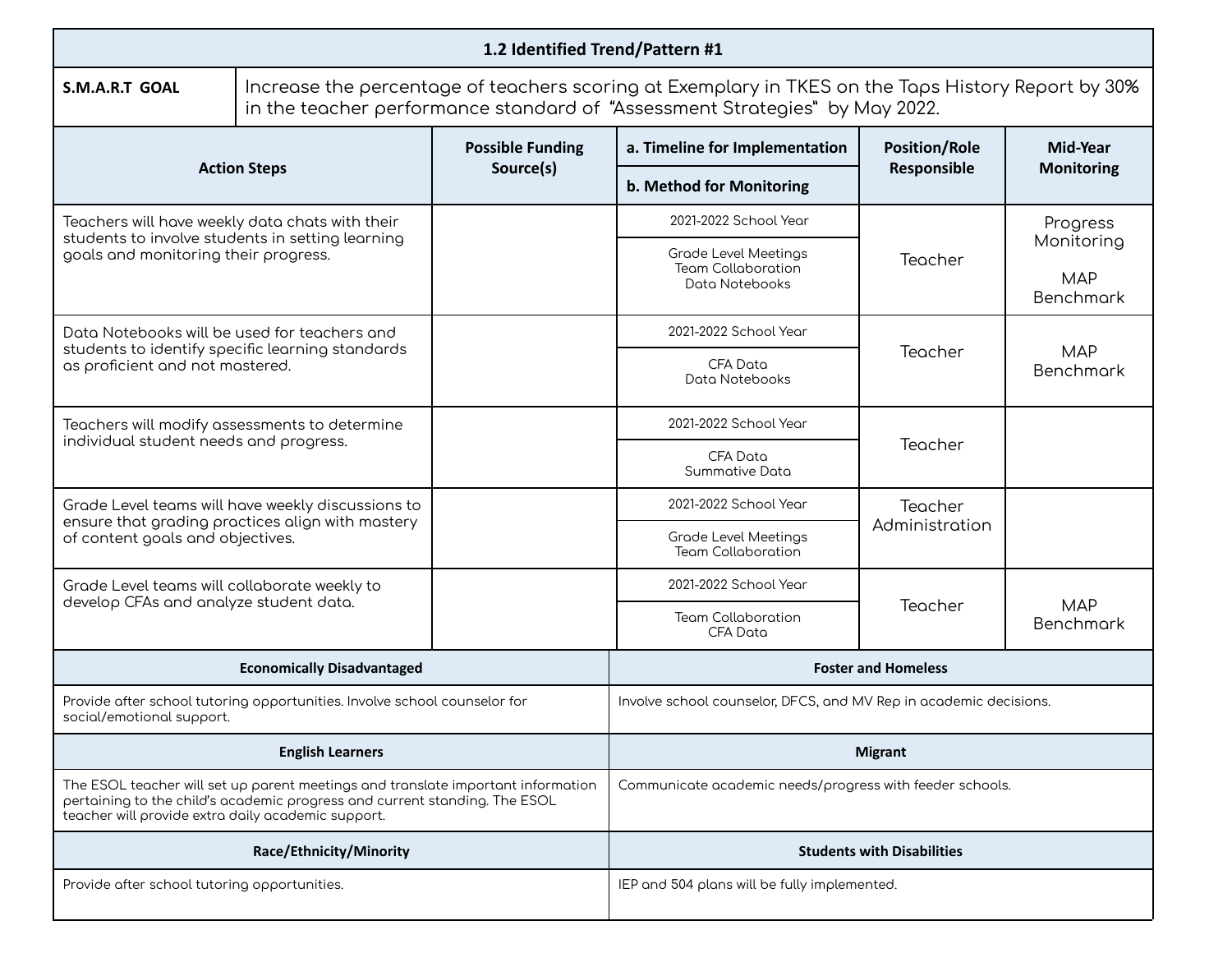| <b>Identified/Trend Pattern</b> |                                                                                                                                                                                                              |  |  |  |
|---------------------------------|--------------------------------------------------------------------------------------------------------------------------------------------------------------------------------------------------------------|--|--|--|
| Root Cause #1                   | Teacher-Student Data Chats not being consistently held to hold students accountable.                                                                                                                         |  |  |  |
| Root Cause #2                   | Lack of appropriate amount of time spent on grade level teams developing and sharing<br>CFA data.                                                                                                            |  |  |  |
| Root Cause #3                   | Inadequate amount of time spent on providing students collaboration opportunities<br>through research, projects, and extended thinking.                                                                      |  |  |  |
| Root Cause #4                   | Lack of collaboration among Grade Level teams and Gifted teachers.                                                                                                                                           |  |  |  |
| <b>S.M.A.R.T GOAL</b>           | Increase the level of implementation at Tier 1, 2, and 3 of the essential actions of the RTI<br>at Work Implementation Improvement Targets from Level 4 - Implementing to Level 5<br>Developing by May 2022. |  |  |  |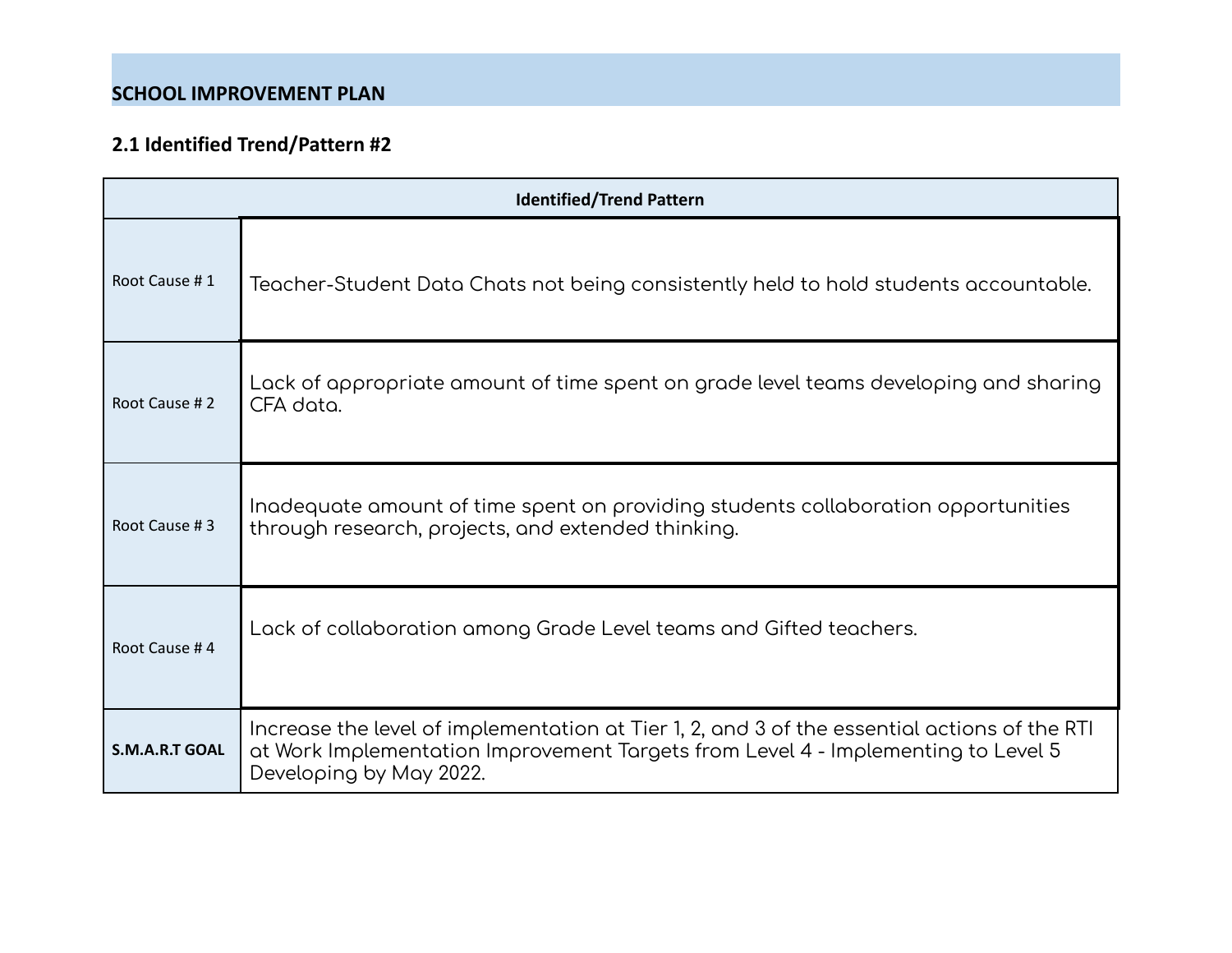| 2.2 Identified Trend/Pattern #2                         |                                                                                                                                                                                                                                                                                                                                                                                                                                                                                                                                                                                  |                         |                                                                                                                           |                           |                                    |  |
|---------------------------------------------------------|----------------------------------------------------------------------------------------------------------------------------------------------------------------------------------------------------------------------------------------------------------------------------------------------------------------------------------------------------------------------------------------------------------------------------------------------------------------------------------------------------------------------------------------------------------------------------------|-------------------------|---------------------------------------------------------------------------------------------------------------------------|---------------------------|------------------------------------|--|
| <b>S.M.A.R.T</b><br><b>GOAL</b>                         | Increase the level of implementation at Tier 1, 2, and 3 of the essential actions of the RTI at Work<br>Implementation Improvement Targets from Level 4 - Implementing to Level 5 Developing by May 2022.                                                                                                                                                                                                                                                                                                                                                                        |                         |                                                                                                                           |                           |                                    |  |
|                                                         | Evidence-based Action Steps: Describe the evidence-based action steps to be taken to achieve the goal.                                                                                                                                                                                                                                                                                                                                                                                                                                                                           |                         |                                                                                                                           |                           |                                    |  |
|                                                         |                                                                                                                                                                                                                                                                                                                                                                                                                                                                                                                                                                                  | <b>Possible Funding</b> | a. Timeline for Implementation                                                                                            | <b>Position/Role</b>      | Mid-Year<br><b>Monitoring</b>      |  |
|                                                         | <b>Action Steps</b>                                                                                                                                                                                                                                                                                                                                                                                                                                                                                                                                                              | Source(s)               | b. Method for Monitoring                                                                                                  | Responsible               |                                    |  |
| Tier 1 - Action 5                                       |                                                                                                                                                                                                                                                                                                                                                                                                                                                                                                                                                                                  |                         | 2021-2022 School Year                                                                                                     |                           |                                    |  |
| targets.                                                | Designate a specific time during the<br>school day to focus solely on re-teaching<br>grade level standards and learning<br>Use Team Collaboration time to share<br>CFA data and regroup students to<br>support their specific learning needs.<br>Teacher/Student data chats weekly to<br>discuss specific learning targets/areas of<br>concern and hold students accountable.<br>Collaboration with Special Ed & EIP<br>teachers & Reading Interventionist.<br>Bi-Weekly Check-Ins with Administration<br>on Tier 2 implementation and progress.                                 |                         | <b>Grade Level Meetings</b><br><b>Team Collaboration</b><br><b>CFA Data</b><br>Data Notebooks<br><b>TKES Observations</b> | Teacher<br>Administration | <b>MAP</b><br><b>Benchmark</b>     |  |
| Tier 2 - Action 4                                       |                                                                                                                                                                                                                                                                                                                                                                                                                                                                                                                                                                                  |                         | 2021-2022 School Year                                                                                                     |                           |                                    |  |
| $\bullet$<br>learning.<br>projects.<br>process.<br>Lab. | Grade Level Teams meet weekly<br>during Team Collaboration to discuss<br>specific learning activities to use<br>within their units to extend student<br>Teachers collaborate with Gifted<br>teachers 2X per month.<br>Teams create grade level goals on<br>how they will use extensions<br>throughout the school year.<br>Provide student collaboration<br>opportunities through research and<br>Engage students in the learning<br>Provide students with strategies for<br>engaging in extended thinking.<br>Students in grades K-5 will<br>participate 2X per week in our STEM |                         | <b>Grade Level Meetings</b><br><b>Team Collaboration</b><br><b>TKES Goals</b><br><b>TKES Observations</b>                 | Teacher<br>Administration | <b>TKES Mid-Year</b><br>Conference |  |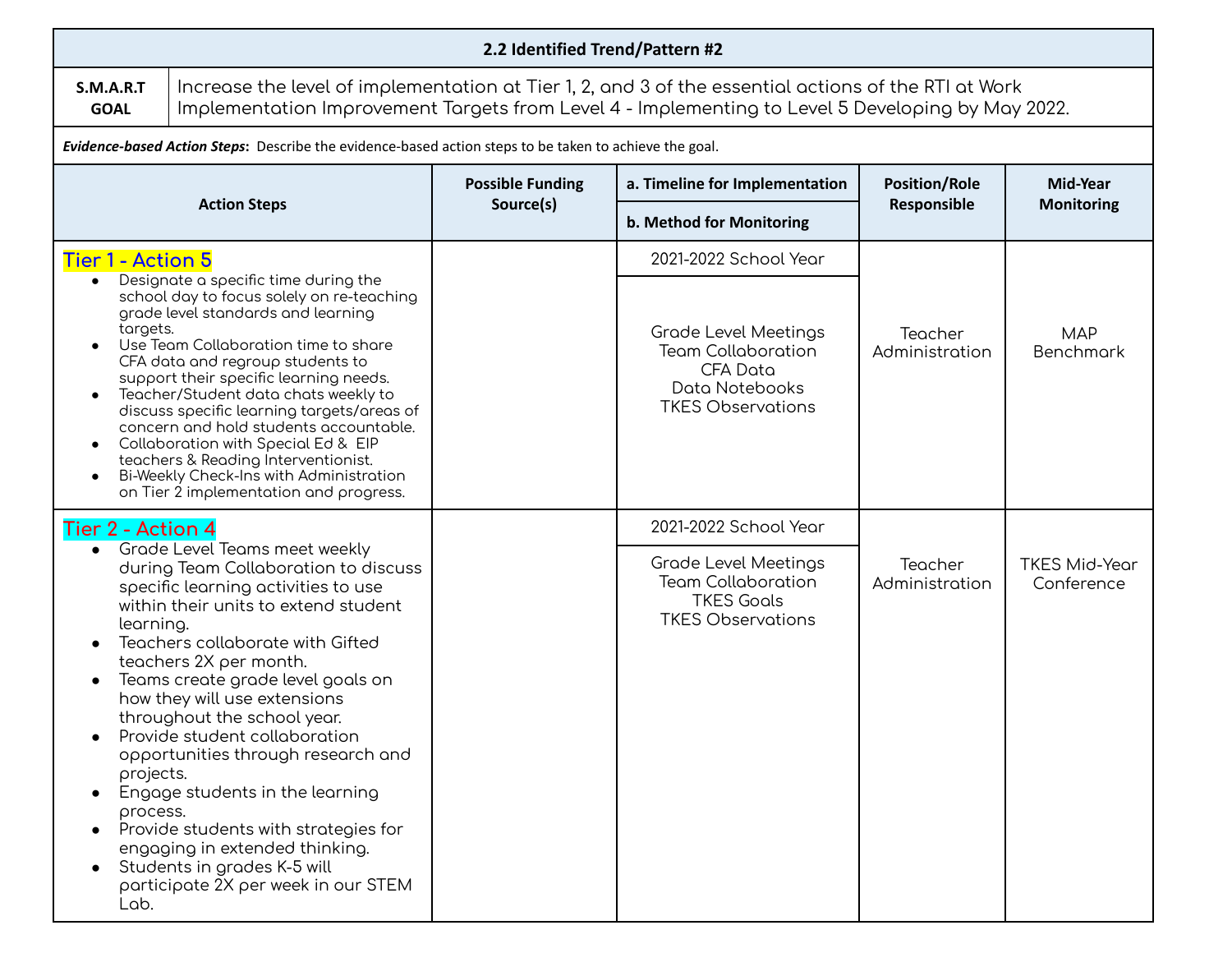| <b>Tier 3 - Action 5</b>                                                                                                                                                                                                                                                                                                                                                                                                                                                                                                               |  | 2021-2022 School Year                                                                      |                           |                                                                                |
|----------------------------------------------------------------------------------------------------------------------------------------------------------------------------------------------------------------------------------------------------------------------------------------------------------------------------------------------------------------------------------------------------------------------------------------------------------------------------------------------------------------------------------------|--|--------------------------------------------------------------------------------------------|---------------------------|--------------------------------------------------------------------------------|
| Monthly A-SIT meetings to look at<br>student intervention data.<br>Grade Level teams will analyze<br>intervention data weekly to track<br>student progress.<br>Teachers will check CFA data for<br>positive correlations between<br>interventions and content mastery.<br>Sped Chair will share monthly<br>$\bullet$<br>Special Education referral list with<br>administration and A-SIT to show<br>reduced number of monthly referrals.<br>Administration will review<br>intervention and benchmark data to<br>monitor effectiveness. |  | A-SIT Meetings<br><b>Team Collaboration</b><br><b>CFA Data</b><br><b>TKES Observations</b> | Teacher<br>Administration | Dreambox<br>I-Ready<br>Lexia<br><b>Reading Plus</b><br><b>MAP</b><br>Benchmark |
| Supplemental Supports: What supplemental action steps will be implemented for these subgroups?                                                                                                                                                                                                                                                                                                                                                                                                                                         |  |                                                                                            |                           |                                                                                |
| <b>Economically Disadvantaged</b>                                                                                                                                                                                                                                                                                                                                                                                                                                                                                                      |  | <b>Foster and Homeless</b>                                                                 |                           |                                                                                |
| Provide after school tutoring opportunities. Involve school<br>counselor for social/emotional support.                                                                                                                                                                                                                                                                                                                                                                                                                                 |  | Involve school counselor, DFCS, and MV Rep in academic<br>decisions.                       |                           |                                                                                |
| <b>English Learners</b>                                                                                                                                                                                                                                                                                                                                                                                                                                                                                                                |  | <b>Migrant</b>                                                                             |                           |                                                                                |
| The ESOL teacher will set up parent meetings and translate<br>important information pertaining to the child's academic<br>progress and current standing. The ESOL teacher will provide<br>extra daily academic support.                                                                                                                                                                                                                                                                                                                |  | Communicate academic needs/progress with feeder schools.                                   |                           |                                                                                |
| Race/Ethnicity/Minority                                                                                                                                                                                                                                                                                                                                                                                                                                                                                                                |  | <b>Students with Disabilities</b>                                                          |                           |                                                                                |
| Provide after school tutoring opportunities.                                                                                                                                                                                                                                                                                                                                                                                                                                                                                           |  | IEP and 504 plans will be fully implemented.                                               |                           |                                                                                |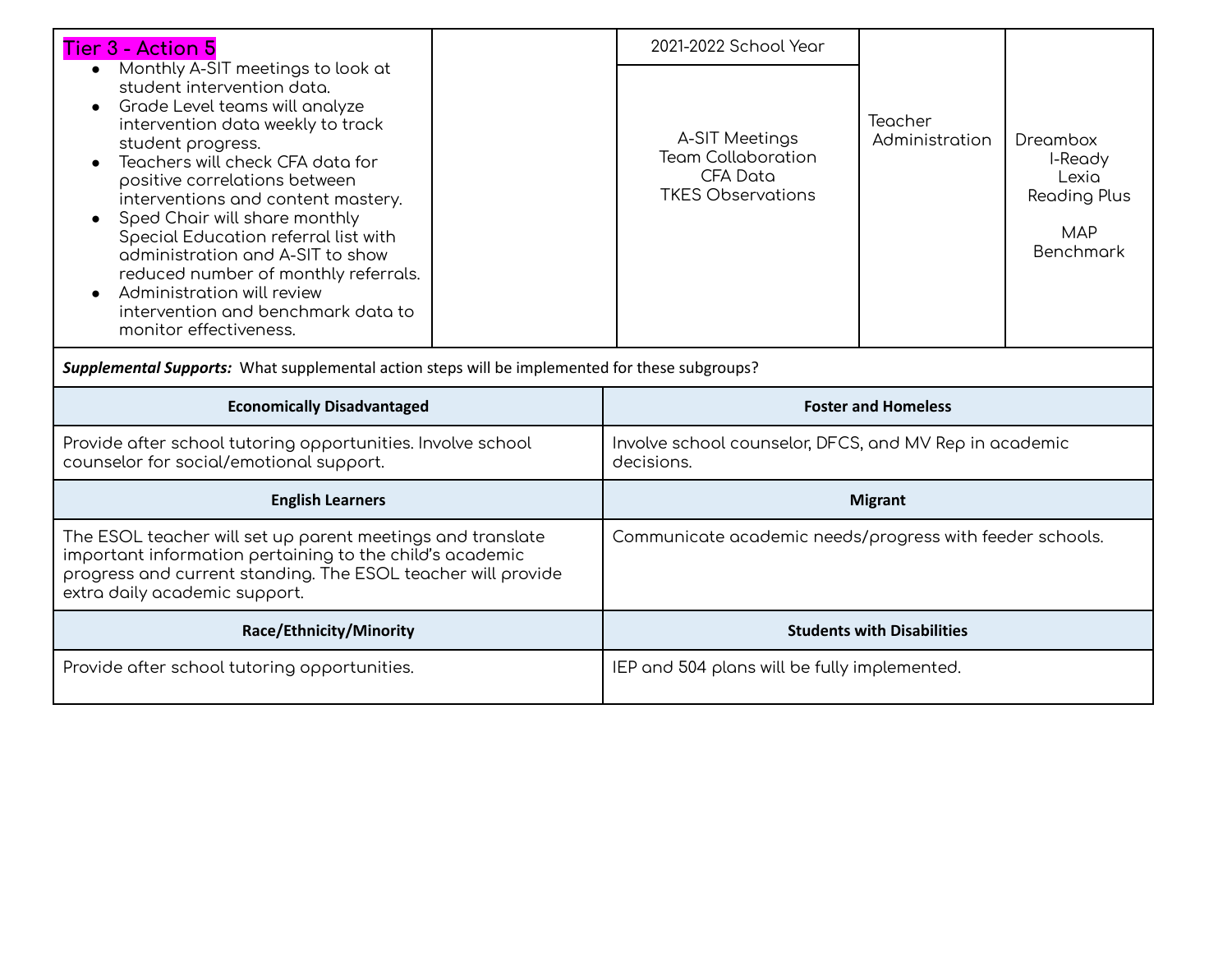| <b>Identified Trend/Pattern</b> |                                                                                                                                                                                               |  |  |  |
|---------------------------------|-----------------------------------------------------------------------------------------------------------------------------------------------------------------------------------------------|--|--|--|
| Root Cause #1                   | Time constraints in teaching the curriculum and in working with students 1 on 1 or in<br>small groups.                                                                                        |  |  |  |
| Root Cause #2                   | Insufficient resources available to meet the needs of students.<br>Lack of specialized programs and extension opportunities.                                                                  |  |  |  |
| Root Cause #3                   | Gaps in basic Math skills.                                                                                                                                                                    |  |  |  |
| Root Cause #4                   | Lack of student motivation to excel.                                                                                                                                                          |  |  |  |
| Root Cause #5                   | Student/Teacher ratio                                                                                                                                                                         |  |  |  |
| <b>S.M.A.R.T GOAL</b>           | Increase the percentage rate of students scoring at a Level 3 or Level 4 (Proficient<br>or Distinguished Learner) in Grades 3-5 by 7% in Math on the GA Milestones<br>assessment by May 2022. |  |  |  |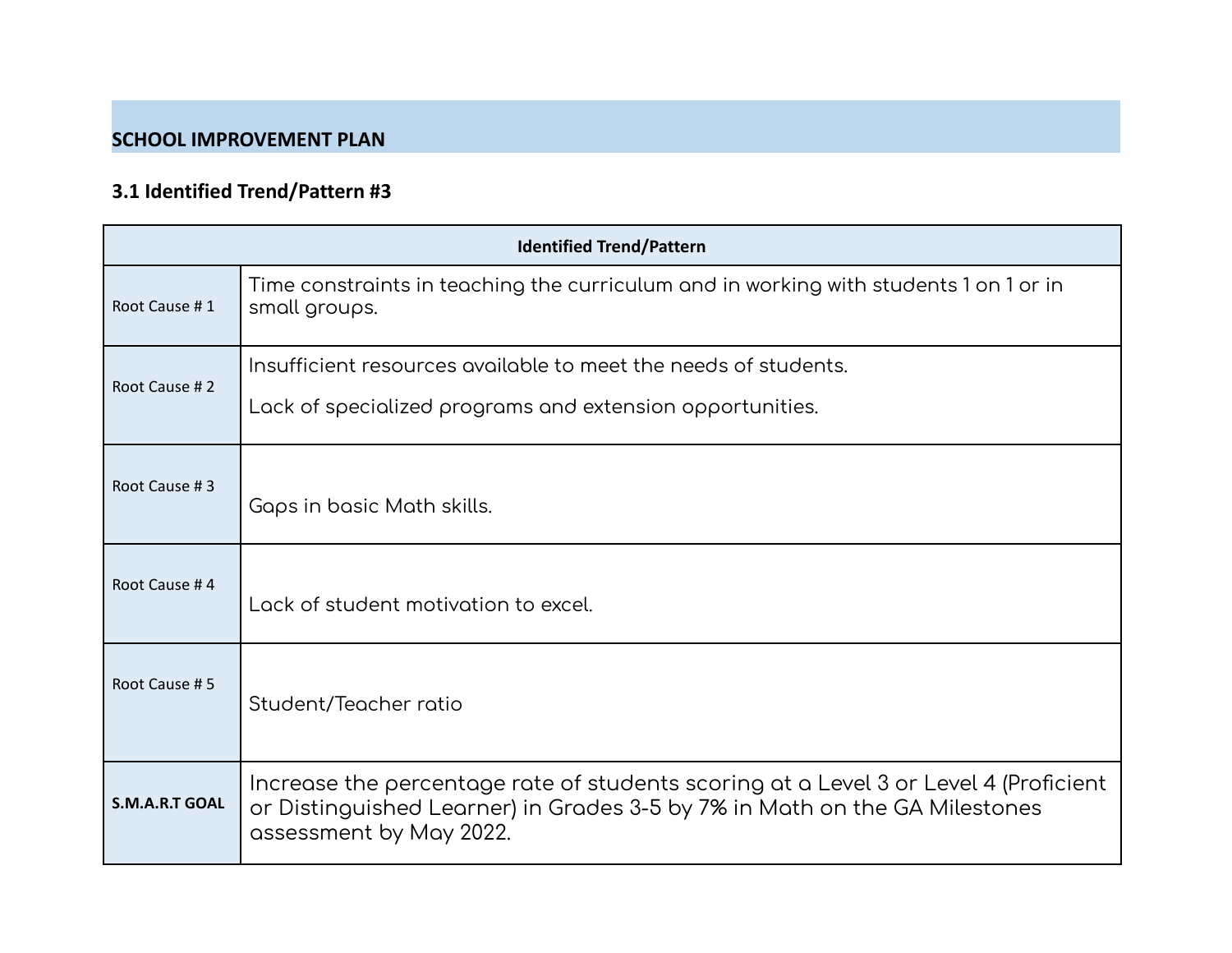| 3.2 Identified Trend/Pattern #3                                                         |                                                                                                                                                                                            |                         |                                   |                           |                                |  |
|-----------------------------------------------------------------------------------------|--------------------------------------------------------------------------------------------------------------------------------------------------------------------------------------------|-------------------------|-----------------------------------|---------------------------|--------------------------------|--|
| S.M.A.R.T<br><b>GOAL</b>                                                                | Increase the percentage rate of students scoring at a Level 3 or Level 4 (Proficient or Distinguished Learner)<br>in Grades 3-5 by 7% in Math on the GA Milestones assessment by May 2022. |                         |                                   |                           |                                |  |
|                                                                                         | Evidence-based Action Steps: Describe the evidence-based action steps to be taken to achieve the goal.                                                                                     |                         |                                   |                           |                                |  |
|                                                                                         |                                                                                                                                                                                            | <b>Possible Funding</b> | a. Timeline for Implementation    | <b>Position/Role</b>      | Mid-Year                       |  |
|                                                                                         | <b>Action Steps</b>                                                                                                                                                                        | Source(s)               | b. Method for Monitoring          | Responsible               | <b>Monitoring</b>              |  |
|                                                                                         | Provide opportunities for teachers to                                                                                                                                                      |                         | 2021-2022 School Year             |                           |                                |  |
|                                                                                         | collaborate and discuss/plan for<br>cross-curriculum integration among grade                                                                                                               |                         | <b>Grade Level Meetings</b>       |                           | <b>TKES Mid-Year</b>           |  |
|                                                                                         | levels. Focus on Essential Standards and<br>Learning Targets. Common Formative                                                                                                             |                         | <b>Team Collaboration</b>         | Teacher<br>Administration | Conference                     |  |
|                                                                                         | assessments will be developed. Focus on<br>Content areas. All teachers using Engage                                                                                                        |                         | Vertical Math Team Mtgs.          |                           |                                |  |
|                                                                                         | NY & Zearn. Teachers will use specific<br>strategies to improve math scores, such as                                                                                                       |                         | <b>CFA Data</b>                   |                           |                                |  |
|                                                                                         | asking open-ended questions, using<br>metacognition strategies, adopt a holistic                                                                                                           |                         | <b>TKES Observations</b>          |                           |                                |  |
| approach to teaching, personalize students'<br>learning experiences, use manipulatives, |                                                                                                                                                                                            |                         |                                   |                           |                                |  |
|                                                                                         | and provide students with opportunities to<br>collaborate with their peers.                                                                                                                |                         |                                   |                           |                                |  |
|                                                                                         | Teacher – Student conferences (Data Chats)<br>to discuss Essential Standards & Math goal                                                                                                   |                         | 2021-2022 School Year             |                           |                                |  |
|                                                                                         | setting for each student. Use student data<br>notebooks to identify standards students                                                                                                     |                         | Conferences with Student          | Teacher                   |                                |  |
|                                                                                         | showing proficiency in and standards not<br>mostered yet. Provide positive incentives to                                                                                                   |                         | <b>Essential Standards Charts</b> |                           |                                |  |
|                                                                                         | students reaching their goals.                                                                                                                                                             |                         | <b>Student Data Notebooks</b>     |                           |                                |  |
|                                                                                         | Develop At-Risk list per grade level. Monthly<br>data team meetings, bimonthly grade level                                                                                                 |                         | 2021-2022 School Year             |                           |                                |  |
|                                                                                         | meetings, & weekly team collaboration<br>meetings to analyze/discuss data and                                                                                                              |                         | Grade Level                       | Teacher                   | Progress                       |  |
|                                                                                         | develop action plans for student                                                                                                                                                           |                         | A-SIT                             | Administration<br>A-SIT   | Monitoring                     |  |
| improvement.                                                                            |                                                                                                                                                                                            |                         | <b>MAP Data</b>                   |                           | <b>MAP</b><br><b>Benchmark</b> |  |
|                                                                                         |                                                                                                                                                                                            |                         | I-Ready/Dreambox Data             |                           |                                |  |
|                                                                                         |                                                                                                                                                                                            |                         | <b>Team Collaboration</b>         |                           |                                |  |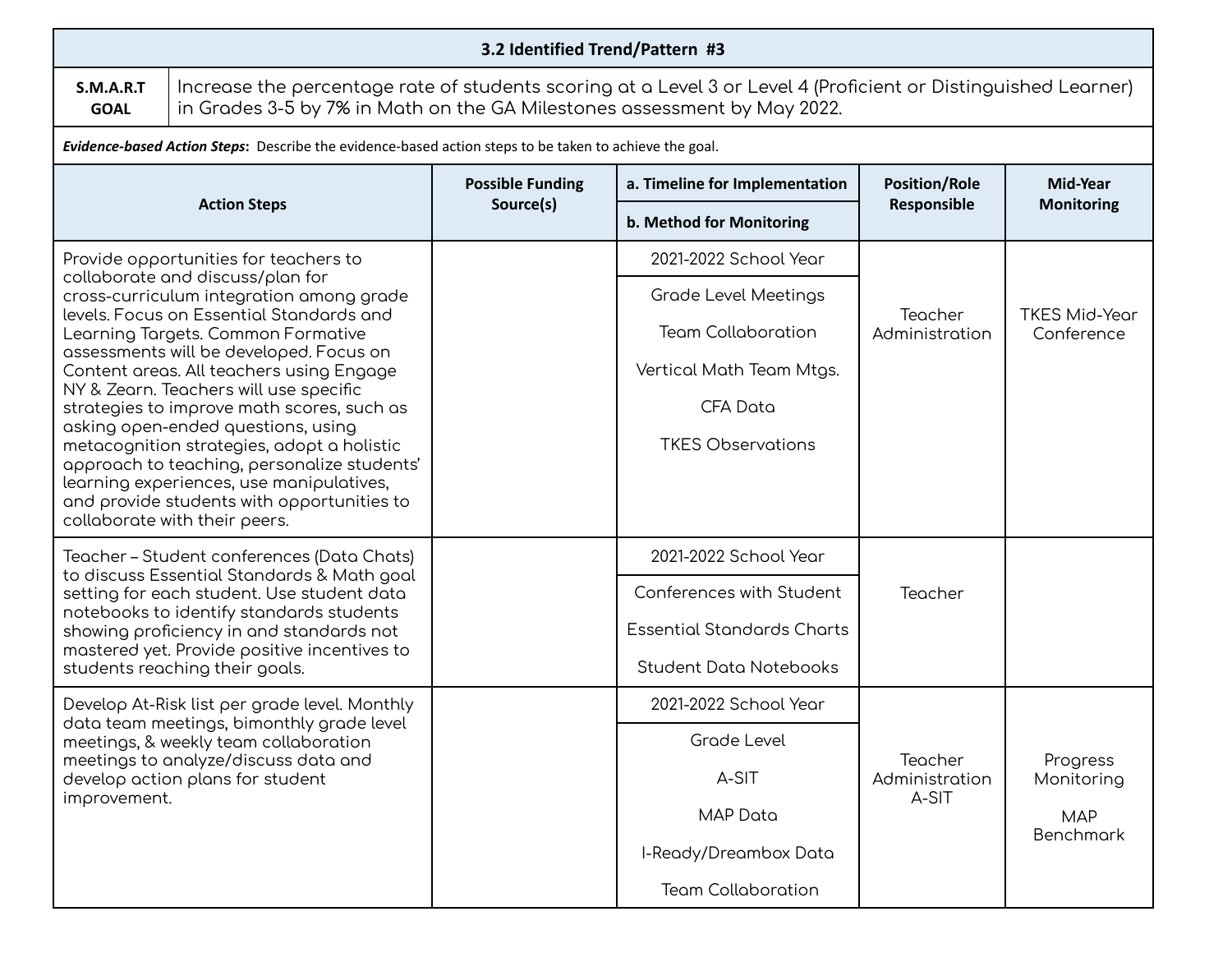| Each grade level will develop a specific plan<br>to use the ELT for interventions and                                                                                                                                   |                 | 2021-2022 School Year                                                |                                   |                       |
|-------------------------------------------------------------------------------------------------------------------------------------------------------------------------------------------------------------------------|-----------------|----------------------------------------------------------------------|-----------------------------------|-----------------------|
| extensions of grade level content in order to                                                                                                                                                                           |                 | <b>Grade Level Meetings</b>                                          | Teacher                           | Grade Level           |
| best meet the needs of their students.<br>Flexible grouping will be used. Run I-Ready                                                                                                                                   |                 | <b>Team Collaboration</b>                                            |                                   | Meetings              |
| Diagnostic reports to identify<br>domain-specific instruction to meet<br>individual student needs.                                                                                                                      |                 | <b>TKES Observations</b>                                             |                                   | Team<br>Collaboration |
| Provide teachers with professional<br>development & PLC opportunities. Ex. RESA                                                                                                                                         |                 | 2021-2022 School Year                                                |                                   |                       |
| classes, Solution Tree PLC trainings,<br>Dreambox & I-Ready trainings, Vertical Math<br>Team Collaboration, etc.                                                                                                        | School/District | Professional Development<br>PLC meetings & Trainings                 | Administration                    |                       |
|                                                                                                                                                                                                                         |                 | <b>TKES Observations</b>                                             |                                   |                       |
| Provide 2 daily math segments for 5th grade<br>students. This will be established for the                                                                                                                               |                 | 2021-2022 School Year                                                | Teacher                           | <b>MAP</b> Data       |
| school year.                                                                                                                                                                                                            |                 | <b>Grade Level Meetings</b><br><b>Team Collaboration</b>             | Administation                     |                       |
|                                                                                                                                                                                                                         |                 |                                                                      |                                   | Intervention<br>Data  |
| Supplemental Supports: What supplemental action steps will be implemented for these subgroups?                                                                                                                          |                 |                                                                      |                                   |                       |
| <b>Economically Disadvantaged</b>                                                                                                                                                                                       |                 | <b>Foster and Homeless</b>                                           |                                   |                       |
| Provide after school tutoring opportunities. Involve school<br>counselor for social/emotional support.                                                                                                                  |                 | Involve school counselor, DFCS, and MV Rep in academic<br>decisions. |                                   |                       |
| <b>English Learners</b>                                                                                                                                                                                                 |                 | <b>Migrant</b>                                                       |                                   |                       |
| The ESOL teacher will set up parent meetings and translate<br>important information pertaining to the child's academic<br>progress and current standing. The ESOL teacher will provide<br>extra daily academic support. |                 | Communicate academic needs/progress with feeder schools.             |                                   |                       |
| Race/Ethnicity/Minority                                                                                                                                                                                                 |                 |                                                                      | <b>Students with Disabilities</b> |                       |
| Provide after school tutoring opportunities.                                                                                                                                                                            |                 | IEP and 504 plans will be fully implemented.                         |                                   |                       |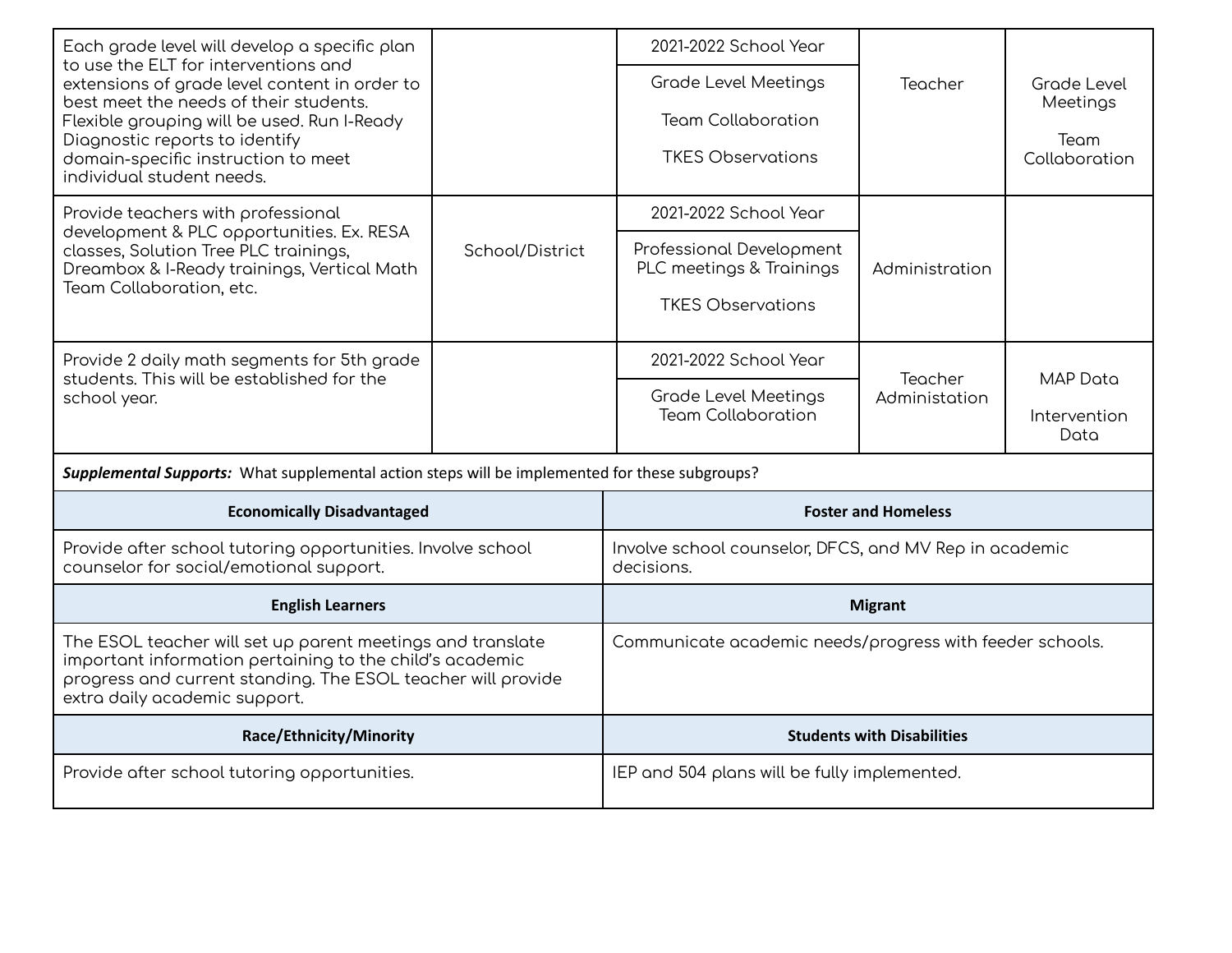| <b>Identified Trend/Pattern</b> |                                                                                                                                                                                                                                                             |  |  |  |
|---------------------------------|-------------------------------------------------------------------------------------------------------------------------------------------------------------------------------------------------------------------------------------------------------------|--|--|--|
| Root Cause #1                   | Deep analysis of benchmark data was not performed consistently after each benchmark.                                                                                                                                                                        |  |  |  |
| Root Cause #2                   | Teacher-Student Data Chats not being consistently held to hold students accountable.                                                                                                                                                                        |  |  |  |
| Root Cause #3                   | Inconsistent use of the MAP Learning Continuum<br>Report to identify students needing more support and students needing to be challenged.                                                                                                                   |  |  |  |
| <b>S.M.A.R.T GOAL</b>           | We will increase our Reading & Math MAP RIT Scores of <i>all students in grades K-5</i> so that 75% of<br>students will demonstrate targeted growth that meets individualized RIT Scores as measured by<br>the Spring MAP Benchmark by the end of May 2022. |  |  |  |